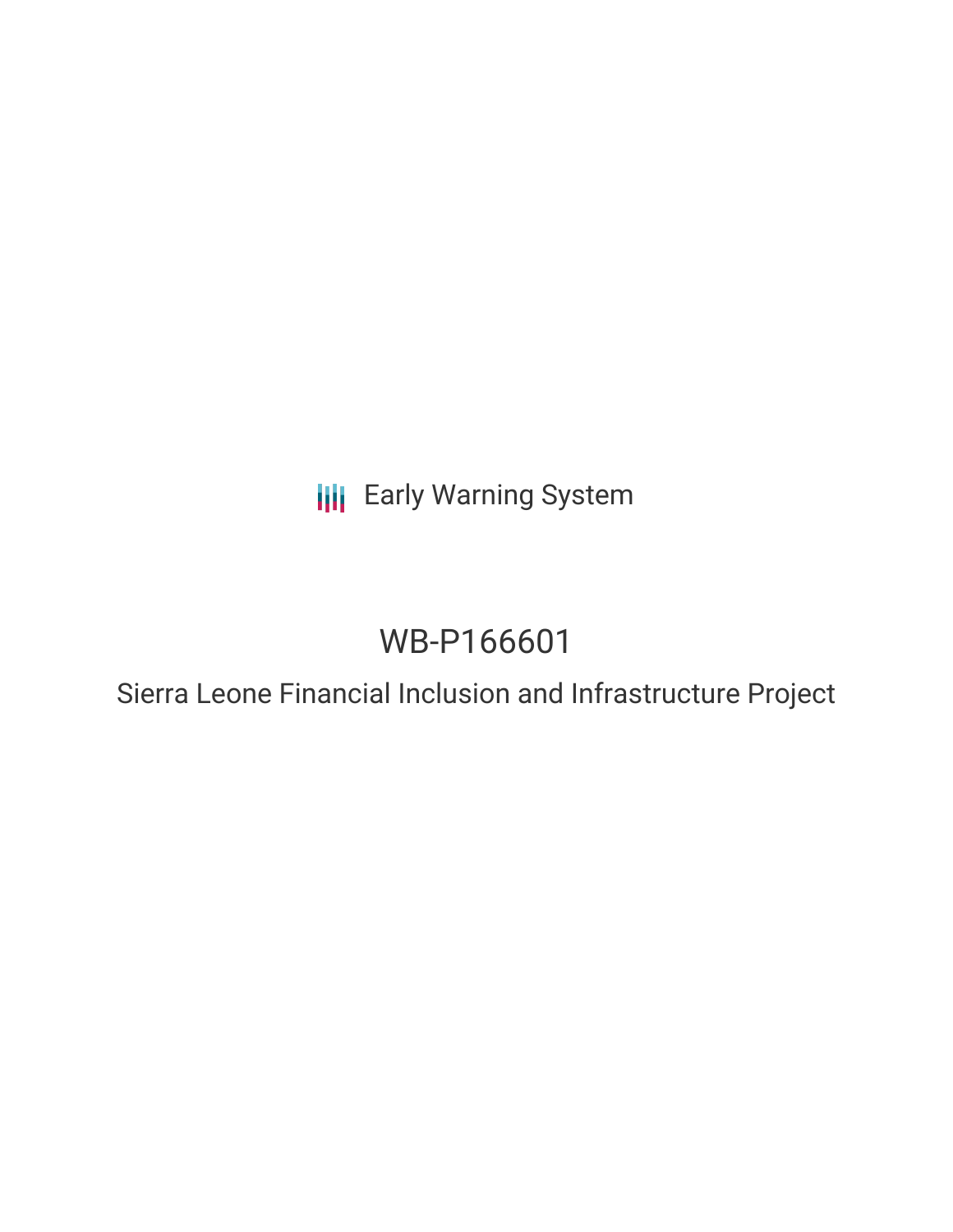

### **Quick Facts**

| <b>Countries</b>               | Sierra Leone                      |
|--------------------------------|-----------------------------------|
| <b>Financial Institutions</b>  | World Bank (WB)                   |
| <b>Status</b>                  | Proposed                          |
| <b>Bank Risk Rating</b>        | B                                 |
| <b>Voting Date</b>             | 2018-12-18                        |
| <b>Borrower</b>                | <b>Government of Sierra Leone</b> |
| <b>Sectors</b>                 | Finance                           |
| <b>Investment Type(s)</b>      | Loan                              |
| <b>Investment Amount (USD)</b> | \$12.00 million                   |
| <b>Project Cost (USD)</b>      | \$12.00 million                   |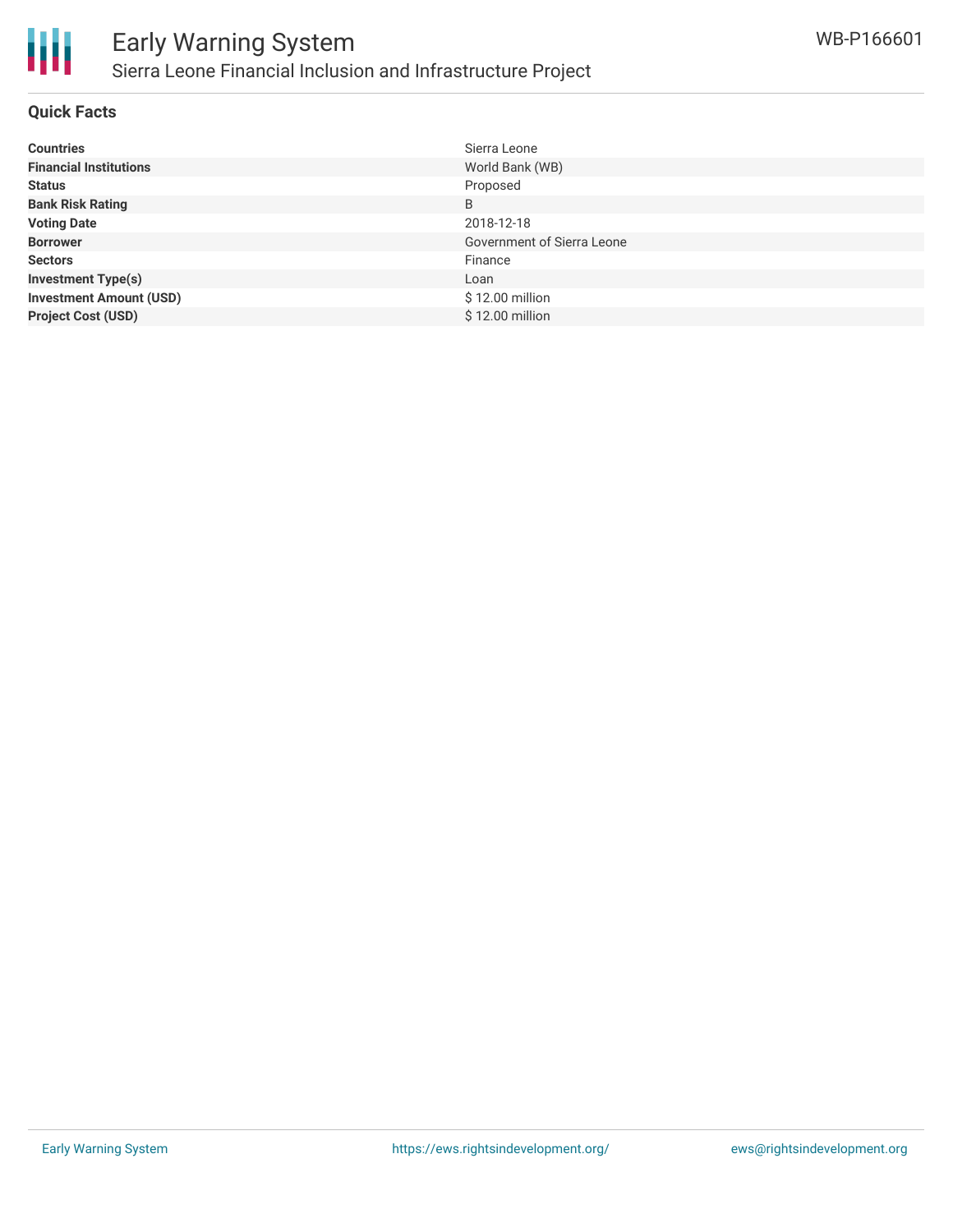

## **Project Description**

According to bank documents, the objective of the project is to increase the interoperability of digital payments and access to financial services.

The design of the project aims to support the implementation of a national switch, as well as support for activities that will drive usage of the payments infrastructure. The proposed project is a US\$10 million IPF comprised of three components:

- 1. Enhancing Interoperability of Digital Payments (\$6.5M) finances the hardware, software, and consulting services required to successfully implement a national switch:
- 2. Usage and Viability of Financial Infrastructure (\$2.95M):supports the increased usage of the payments infrastructure through financing access points for the national switch (e.g., POS terminals, electronic government payments). The component has a special emphasis on increasing the usage in rural areas and will support MFI linkages with the payments infrastructure through financing core banking applications and telecommunication systems. The component also supports other items that will facilitate the usage and viability of the national switch, including regulatory reforms and financial awareness efforts to support the uptake of electronic payments and DFS.
- 3. Project Implementation Support (\$0.55M): finances a project coordinator and oversight mechanisms for the project to ensure private sector stakeholder involvement.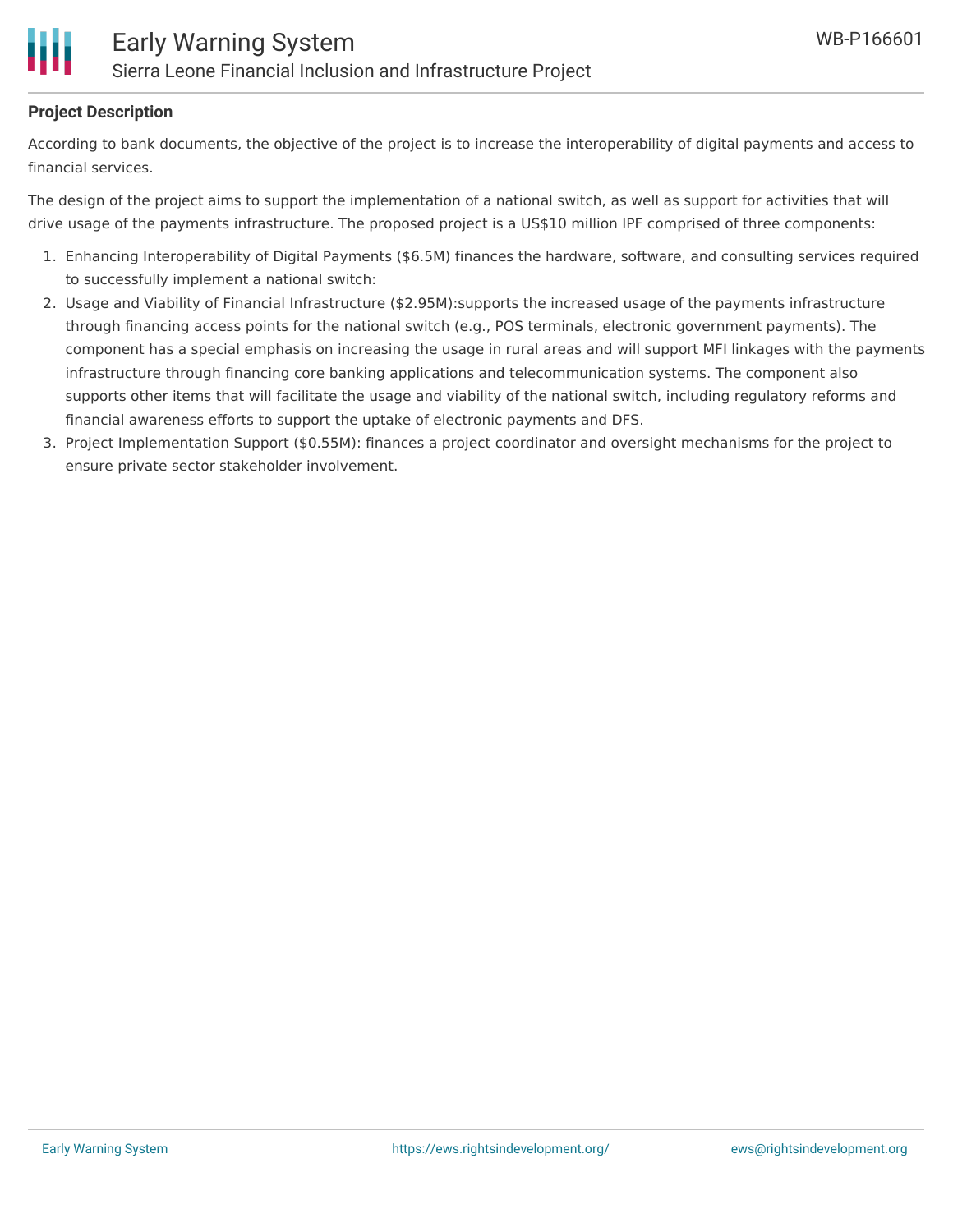

# Early Warning System Sierra Leone Financial Inclusion and Infrastructure Project

## **Investment Description**

World Bank (WB)